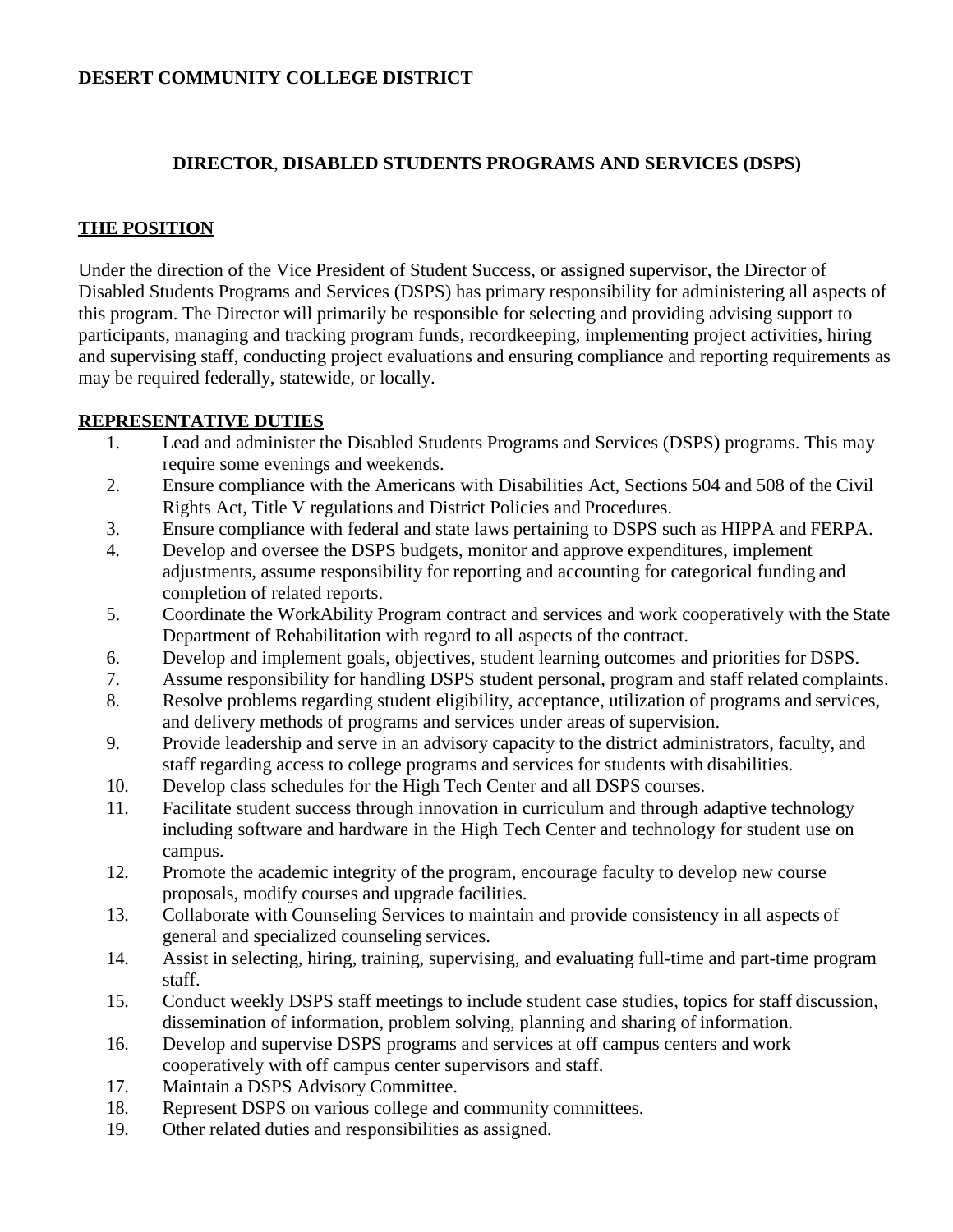## **REQUIRED PROFICIENCIES**

Knowledge, experience and abilities to perform the above listed responsibilities and functions in an efficient, effective, collaborative, and harmonious manner.

#### **KNOWLEDGE AND ABILITIES**

**Knowledge of:** Federal and state laws and regulations applicable to persons with disabilities to include: Americans with Disabilities Act, Section 504 and Section 508 of the Civil Rights Act, and Title V regulations, HIPPA and FERPA laws as related to providing Disabled Students Programs and Services, methods and techniques of leadership and principles of management, principles and practices of curriculum and course development, principles and practices of budget development and administration, statistical record keeping and report preparation methods and techniques of research, analysis and decision making, adaptive and assistive technology hardware and software, modern office procedures, methods, equipment and software programs, disabilities and their impact on the major life function of education, The State Department of Rehabilitation and the WorkAbility III Program.

**Ability to:** Manage and direct the activities of and provide effective leadership for Disabled Students Programs and Services; oversee and participate in the development and implementation of policies, procedures, goals, objectives and student learning outcomes for assigned programs; effectively manage programs and services; analyze and assess programs, policies and operational needs and make appropriate adjustments; plan, organize, direct, and coordinate, select, supervise, train and evaluate faculty and staff; research, analyze and evaluate new service delivery methods and techniques; analyze problems, identify alternative solutions and project consequences of proposed actions; Interpret, apply and explain applicable federal, state and district laws, regulations, policies and procedures relative to areas of assignment; develop and administer an operational budget for DSPS and the WorkAbility III Program; ensure the academic integrity of the DSPS programs and courses; conduct meetings and serve on committees; plan and organize work to meet schedules and timelines; work successfully with district and college faculty, staff, administrators and community representatives; plan, organize and present demonstrations, orientations and presentations for students, faculty and staff in both small and large group settings; communicate and respond effectively with adults with diverse disabilities.

Work with and exhibit sensitivity to and understanding of the diverse racial, ethnic, disability, sexual orientation, and cultural populations of community college students.

Communicate effectively, clearly and concisely both orally and in writing, and establish and maintain effective working relations and work as a member of a team of professionals.

## **EDUCATION AND EXPERIENCE**

**Education:** Possession of a master's degree in rehabilitation counseling, or in special education, and twentyfour or more semester units in upper division or graduate level course work in counseling, guidance, student personnel, psychology, or social work; or

Possession of a master's degree in counseling, guidance, student personnel, psychology, career development, or social welfare; and either twelve or more semester units in upper division or graduate level course work specifically in counseling or rehabilitation of individuals with disabilities, or two years of full-time experience, or the equivalent, in one or more of the following; counseling or guidance for students with disabilities; or counseling and/or guidance in industry, government, public agencies, military or private social welfare organizations in which the responsibilities of the position were predominantly or exclusively for persons with disabilities; or